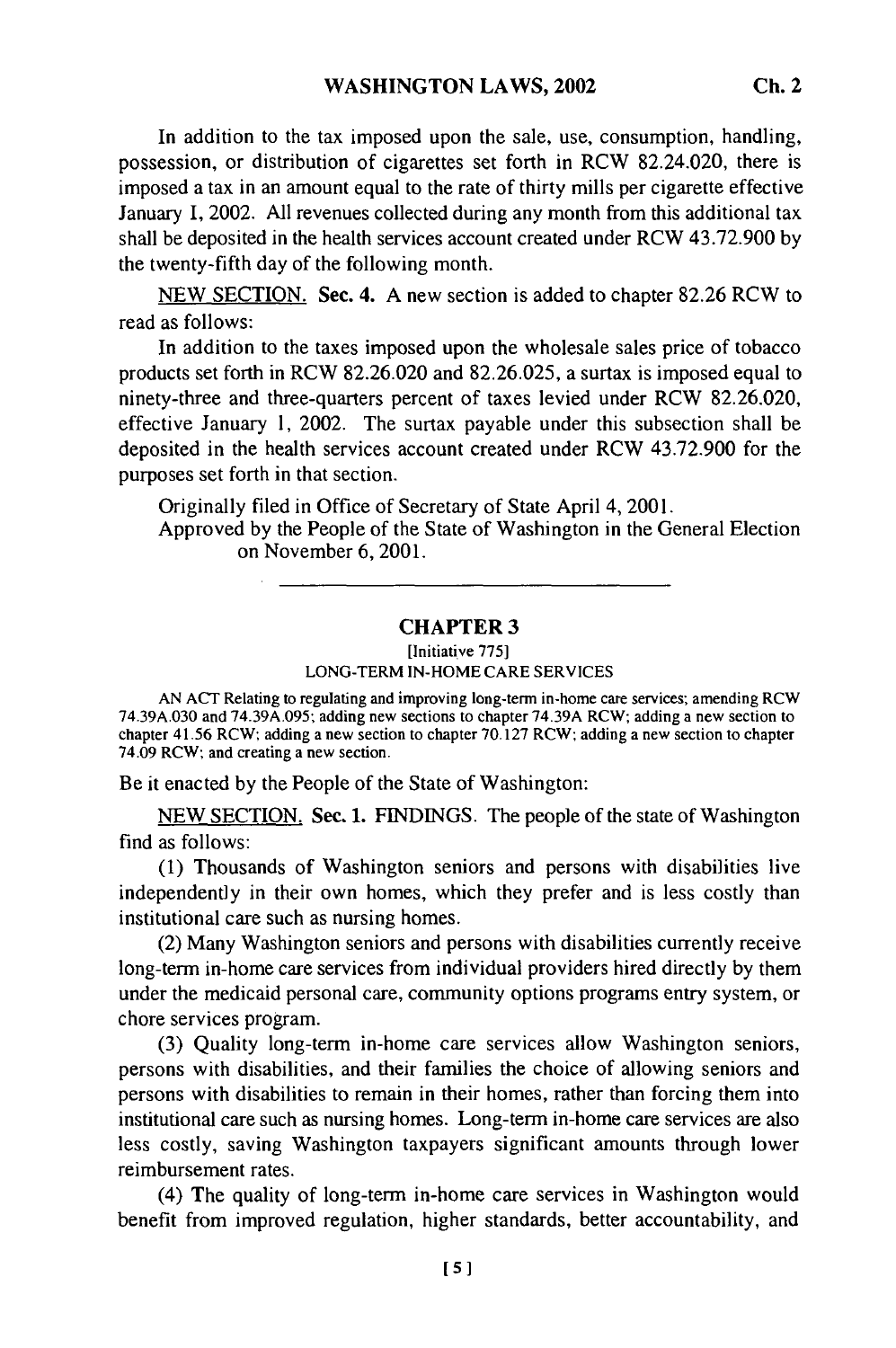improved access to such services. The quality of long-term in-home care services would further be improved by a well-trained, stable individual provider work force earning reasonable wages and benefits.

(5) Washington seniors and persons with disabilities would benefit from the establishment of an authority that has the power and duty to regulate and improve the quality of long-term in-home care services.

(6) The authority should ensure that the quality of long-term in-home care services provided by individual providers is improved through better regulation, higher standards, increased accountability, and the enhanced ability to obtain services. The authority should also encourage stability in the individual provider work force through collective bargaining and by providing training opportunities.

NEW SECTION. Sec. 2. AUTHORITY CREATED. (1) The home care quality authority is established to regulate and improve the quality of long-term inhome care services by recruiting, training, and stabilizing the work force of individual providers.

(2) The authority consists of a board of nine members appointed by the governor. Five board members shall be current and/or former consumers of longterm in-home care services provided for functionally disabled persons, at least one of whom shall be a person with a developmental disability; one board member shall be a representative of the developmental disabilities planning council; one board member shall be a representative of the governor's committee on disability issues and employment; one board member shall be a representative of the state council on aging; and one board member shall be a representative of the Washington state association of area agencies on aging. Each board member serves a term of three years. If a vacancy occurs, the governor will make an appointment to become immediately effective for the unexpired term. Each board member is eligible for reappointment and may serve no more than two consecutive terms. In making appointments, the governor will take into consideration any nominations or recommendations made by the groups or agencies represented.

NEW SECTION. Sec. 3. DEFINITIONS. The definitions in this section apply throughout RCW 74.39A.030 and 74.39A.095 and sections 1 through 9 and 12 through 14 of this act unless the context clearly requires otherwise.

(1) "Authority" means the home care quality authority.

(2) "Board" means the board created under section 2 of this act.

(3) "Consumer" means a person to whom an individual provider provides any such services.

(4) "Individual provider" means a person, including a personal aide, who has contracted with the department to provide personal care or respite care services to functionally disabled persons under the medicaid personal care, community options program entry system, chore services program, or respite care program, or to provide respite care or residential services and support to persons with developmental disabilities under chapter 71A. 12 RCW, or to provide respite care as defined in RCW 74.13.270.

**Ch. 3**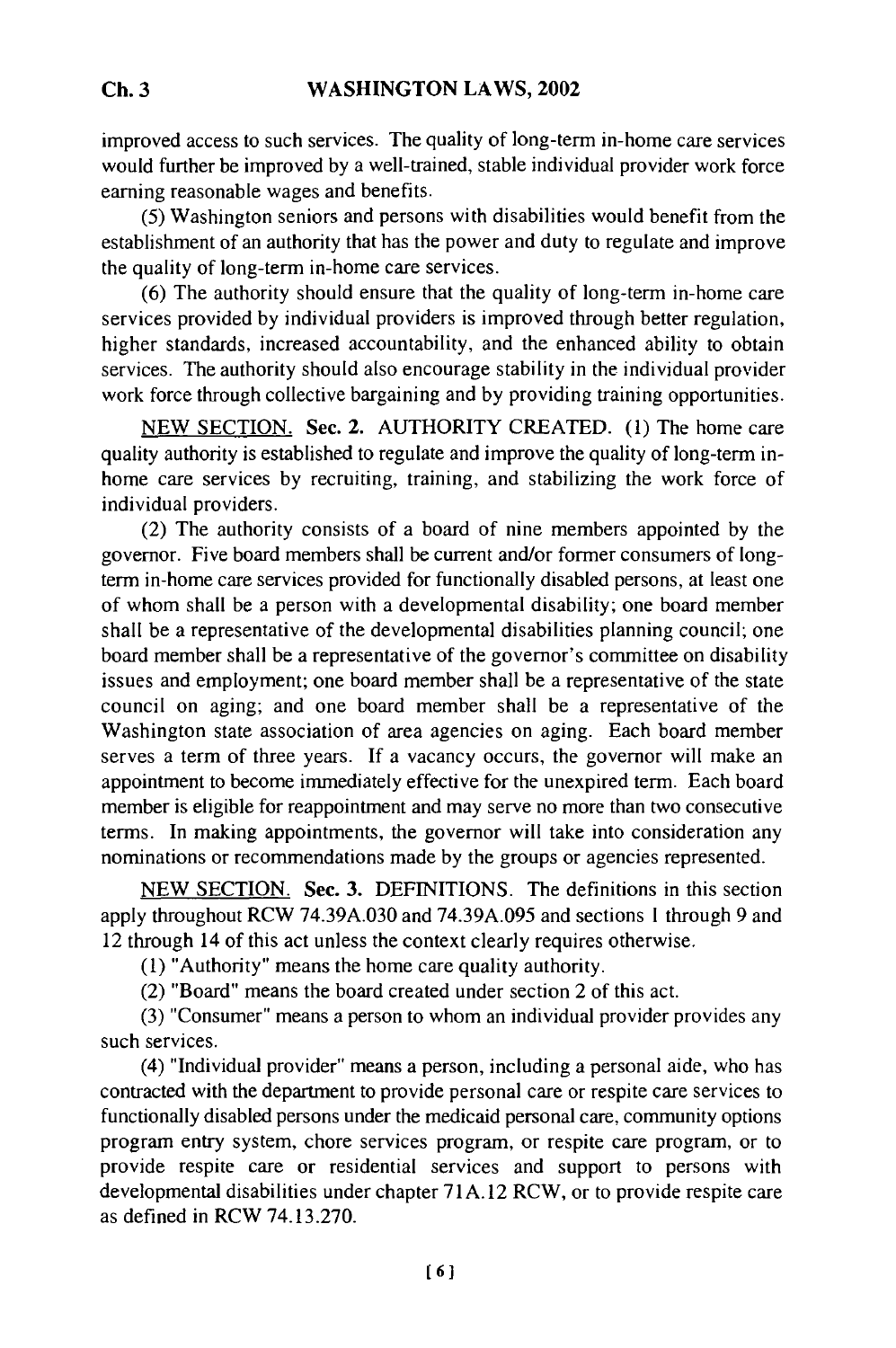NEW SECTION. Sec. 4. AUTHORITY DUTIES. **(1)** The authority must carry out the following duties:

(a) Establish qualifications and reasonable standards for accountability for and investigate the background of individual providers and prospective individual providers, except in cases where, after the department has sought approval of any appropriate amendments or waivers under section 14 of this act, federal law or regulation requires that such qualifications and standards for accountability be established by another entity in order to preserve eligibility for federal funding. Qualifications established must include compliance with the minimum requirements for training and satisfactory criminal background checks as provided in RCW 74.39A.050 and confirmation that the individual provider or prospective individual provider is not currently listed on any long-term care abuse and neglect registry used by the department at the time of the investigation;

(b) Undertake recruiting activities to identify and recruit individual providers and prospective individual providers;

(c) Provide training opportunities, either directly or through contract, for individual providers, prospective individual providers, consumers, and prospective consumers;

(d) Provide assistance to consumers and prospective consumers in finding individual providers and prospective individual providers through the establishment of a referral registry of individual providers and prospective individual providers. Before placing an individual provider or prospective individual provider on the referral registry, the authority shall determine that:

(i) The individual provider or prospective individual provider has met the minimum requirements for training set forth in RCW 74.39A.050;

(ii) The individual provider or prospective individual provider has satisfactorily undergone a criminal background check conducted within the prior twelve months; and

(iii) The individual provider or prospective individual provider is not listed on any long-term care abuse and neglect registry used by the department;

(e) Remove from the referral registry any individual provider or prospective individual provider the authority determines not to meet the qualifications set forth in (d) of this subsection or to have committed misfeasance or malfeasance in the performance of his or her duties as an individual provider. The individual provider or prospective individual provider, or the consumer to which the individual provider is providing services, may request a fair hearing to contest the removal from the referral registry, as provided in chapter 34.05 RCW;

(f) Provide routine, emergency, and respite referrals of individual providers and prospective individual providers to consumers and prospective consumers who are authorized to receive long-term in-home care services through an individual provider;

(g) Give preference in the recruiting, training, referral, and employment of individual providers and prospective individual providers to recipients of public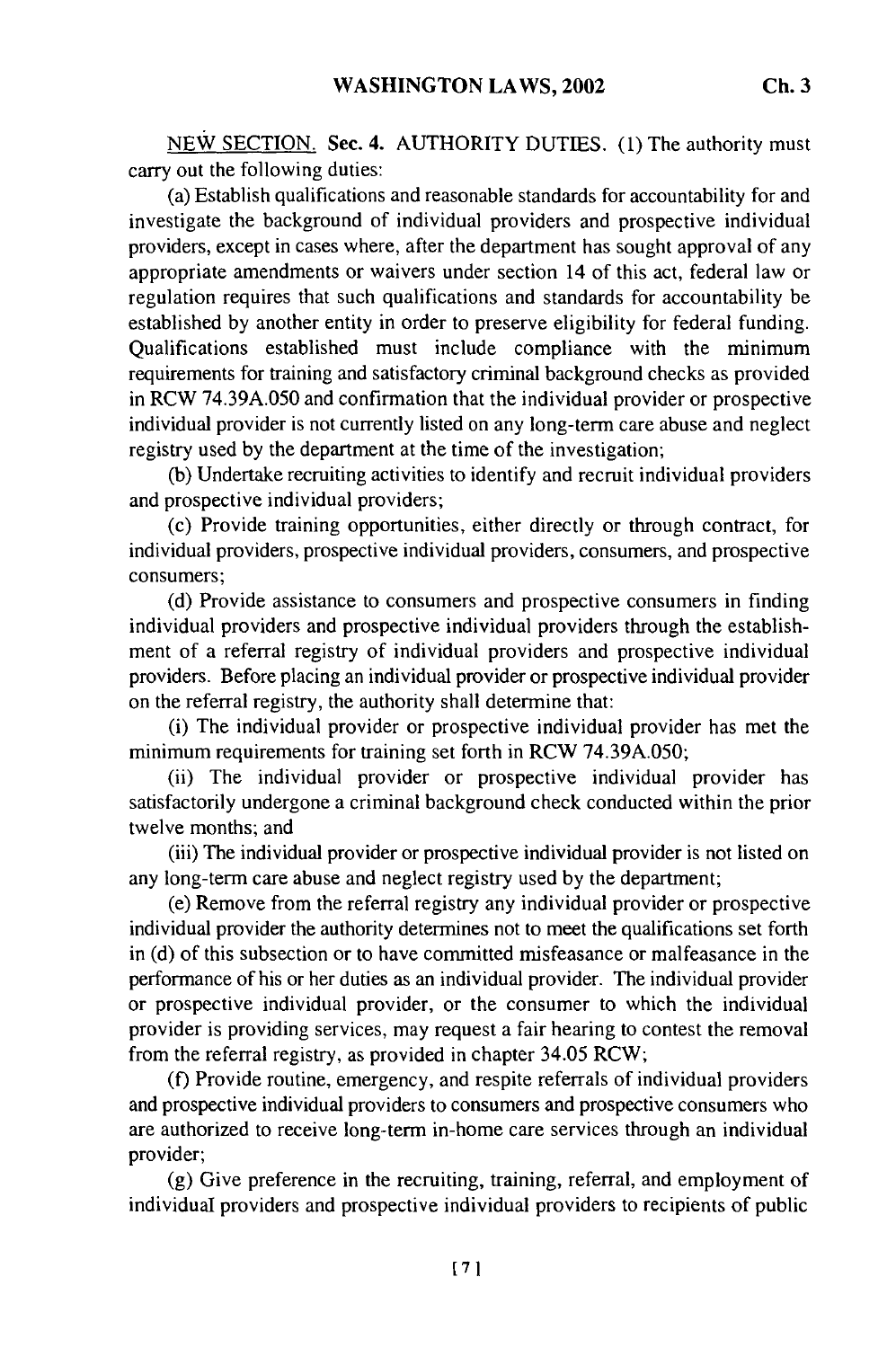assistance or other low-income persons who would qualify for public assistance in the absence of such employment; and

(h) Cooperate with the department, area agencies on aging, and other federal, state, and local agencies to provide the services described and set forth in this section. If, in the course of carrying out its duties, the authority identifies concerns regarding the services being provided by an individual provider, the authority must notify the relevant area agency or department case manager regarding such concerns.

(2) In determining how best to carry out its duties, the authority must identify existing individual provider recruitment, training, and referral resources made available to consumers by other state and local public, private, and nonprofit agencies. The authority may coordinate with the agencies to provide a local presence for the authority and to provide consumers greater access to individual provider recruitment, training, and referral resources in a cost-effective manner. Using requests for proposals or similar processes, the authority may contract with the agencies to provide recruitment, training, and referral services if the authority determines the agencies can provide the services according to reasonable standards of performance determined by the authority. The authority must provide an opportunity for consumer participation in the determination of the standards.

NEW SECTION. Sec. **5.** DEPARTMENT DUTIES. The department must perform criminal background checks for individual providers and prospective individual providers and ensure that the authority has ready access to any long-term care abuse and neglect registry used by the department.

NEW SECTION. Sec. 6. EMPLOYMENT RELATIONSHIP--CONSUMER RIGHTS. (1) Solely for the purposes of collective bargaining, the authority is the public employer, as defined in chapter 41.56 RCW, of individual providers, who are public employees, as defined in chapter 41.56 RCW, of the authority.

(2) Chapter 41.56 RCW governs the employment relationship between the authority and individual providers, except as otherwise expressly provided in this act and except as follows:

(a) The only unit appropriate for the purpose of collective bargaining under RCW 41.56.060 is a statewide unit of all individual providers;

(b) The showing of interest required to request an election under RCW 41.56.060 is ten percent of the unit, and any intervener seeking to appear on the ballot must make the same showing of interest;

(c) The mediation and interest arbitration provisions of RCW 41.56.430 through 41.56.470 and 41.56.480 apply;

(d) Individual providers do not have the right to strike; and

(e) Individual providers who are related to, or family members of, consumers or prospective consumers are not, for that reason, exempt from this act or chapter 41.56 RCW.

(3) Individual providers who are employees of the authority under subsection (1) of this section are not, for that reason, employees of the state for any purpose.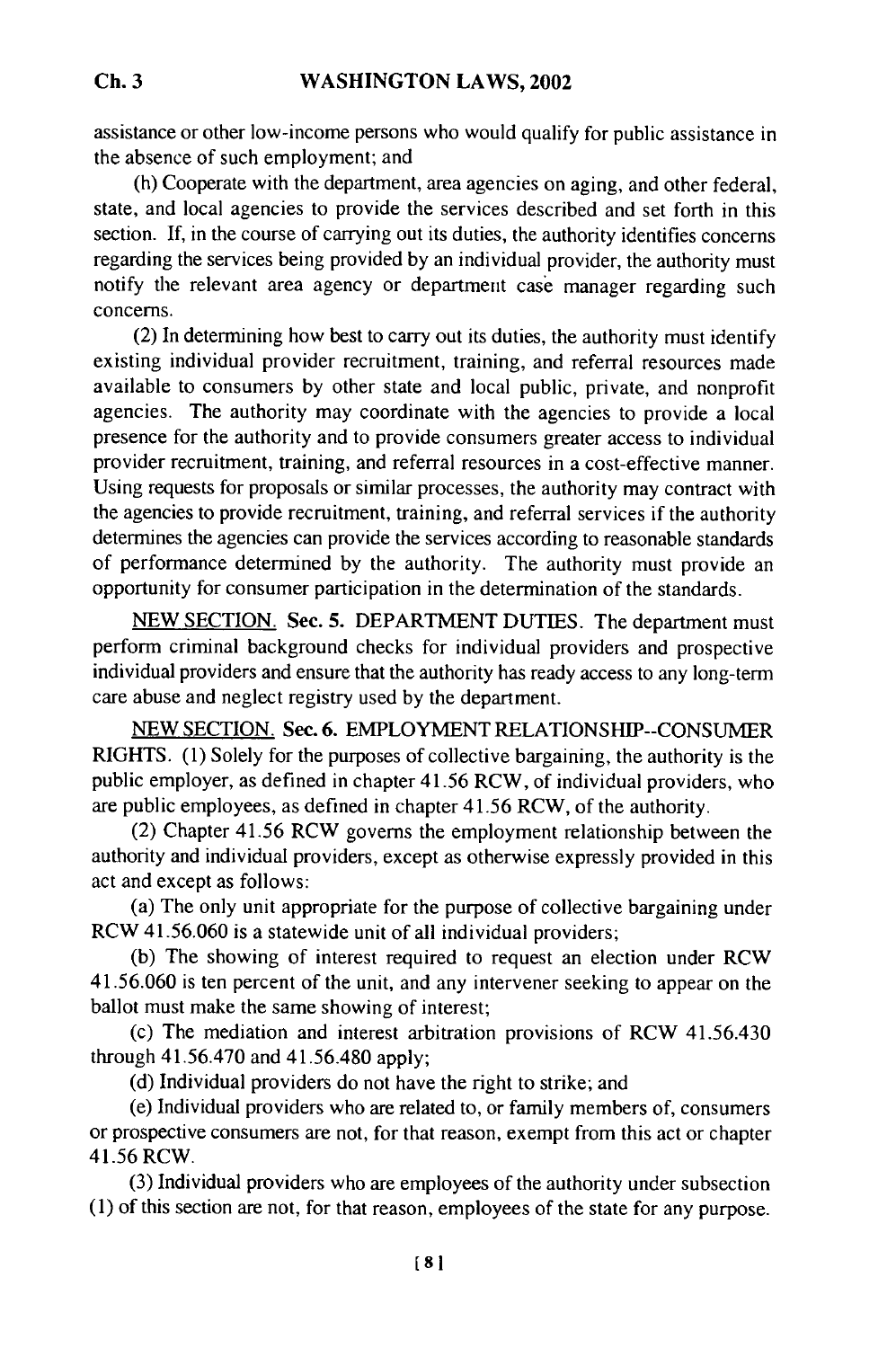(4) Consumers and prospective consumers retain the right to select, hire, supervise the work of, and terminate any individual provider providing services to them. Consumers may elect to receive long-term in-home care services from individual providers who are not referred to them by the authority.

**(5)** In implementing and administering this act, neither the authority nor any of its contractors may reduce or increase the hours of service for any consumer below or above the amount determined to be necessary under any assessment prepared by the department or an area agency on aging.

(6)(a) The authority, the area agencies on aging, or their contractors under this act may not be held vicariously liable for the action or inaction of any individual provider or prospective individual provider, whether or not that individual'provider or prospective individual provider was included on the authority's referral registry or referred to a consumer or prospective consumer.

(b) The members of the board are immune from any liability resulting from implementation of this act.

(7) Nothing in this section affects the state's responsibility with respect to the state payroll system or unemployment insurance for individual providers.

NEW SECTION. Sec. 7. POWERS. In carrying out its duties under this act, the authority may:

(1) Make and execute contracts and all other instruments necessary or convenient for the performance of its duties or exercise of its powers, including contracts with public and private agencies, organizations, corporations, and individuals to pay them for services rendered or furnished;

(2) Offer and provide recruitment, training, and referral services to providers of long-term in-home care services other than individual providers and prospective individual providers, for a fee to be determined by the authority;

(3) Issue rules under the administrative procedure act, chapter 34.05 RCW, as necessary for the purpose and policies of this act;

(4) Establish offices, employ and discharge employees, agents, and contractors as necessary, and prescribe their duties and powers and fix their compensation, incur expenses, and create such liabilities as are reasonable and proper for the administration of this act;

(5) Solicit and accept for use any grant of money, services, or property from the federal government, the state, or any political subdivision or agency thereof, including federal matching funds under Title XIX of the federal social security act, and do all things necessary to cooperate with the federal government, the state, or any political subdivision or agency thereof in making an application for any grant;

(6) Coordinate its activities and cooperate with similar agencies in other states;

(7) Establish technical advisory committees to assist the board;

(8) Keep records and engage in research and the gathering of relevant statistics;

(9) Acquire, hold, or dispose of real or personal property or any interest therein, and construct, lease, or otherwise provide facilities for the activities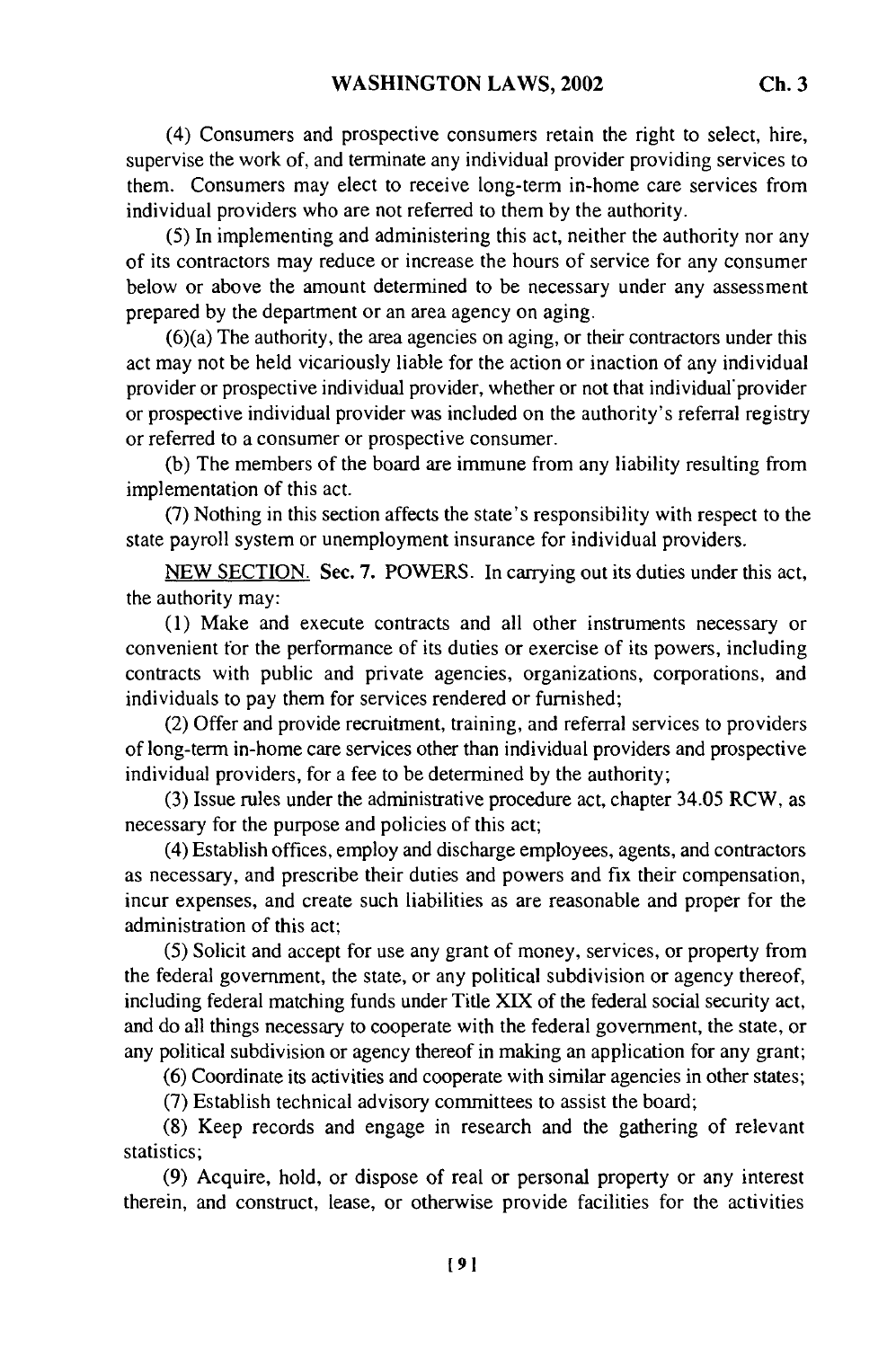conducted under this chapter, provided that the authority may not exercise any power of eminent domain;

(10) Sue and be sued in its own name;

(11) Delegate to the appropriate persons the power to execute contracts and other instruments on its behalf and delegate any of its powers and duties if consistent with the purposes of this chapter; and

(12) Do other acts necessary or convenient to execute the powers expressly granted to it.

NEW SECTION. Sec. 8. PERFORMANCE REVIEW. (I) The joint legislative audit and review committee will conduct a performance review of the authority every two years and submit the review to the legislature and the governor. The first review will be submitted before December 1, 2006.

(2) The performance review will include an evaluation of the health, welfare, and satisfaction with services provided of the consumers receiving long-term inhome care services from individual providers under this act, including the degree to which all required services have been delivered, the degree to which consumers receiving services from individual providers have ultimately required additional or more intensive services, such as home health care, or have been placed in other residential settings or nursing homes, the promptness of response to consumer complaints, and any other issue the committee deems relevant.

(3) The performance review will provide an explanation of the full cost of individual provider services, including the administrative costs of the authority, unemployment compensation, social security and medicare payroll taxes paid by the department, and area agency on aging home care oversight costs.

(4) The performance review will make recommendations to the legislature and the governor for any amendments to this act that will further ensure the well-being of consumers and prospective consumers under this act, and the most efficient means of delivering required services. In addition, the first performance review will include findings and recommendations regarding the appropriateness of the authority's assumption of responsibility for verification of hours worked by individual providers, payment of individual providers, and other duties.

NEW SECTION. Sec. **9.** FUNDING. (1) The governor must submit a request for funds necessary to administer this act and to implement any collective bargaining agreement entered into under section 6 of this act or for legislation necessary to implement any such agreement within ten days of the date on which the agreement is ratified or, if the legislature is not in session, within ten days after the next legislative session convenes. The legislature must approve or reject the submission of the request for funds as a whole. If the legislature rejects or fails to act on the submission, any such agreement will be reopened solely for the purpose of renegotiating the funds necessary to implement the agreement.

(2) When any increase in individual provider wages or benefits is negotiated or agreed to by the authority, no increase in wages or benefits negotiated or agreed to under this act will take effect unless and until, before its implementation, the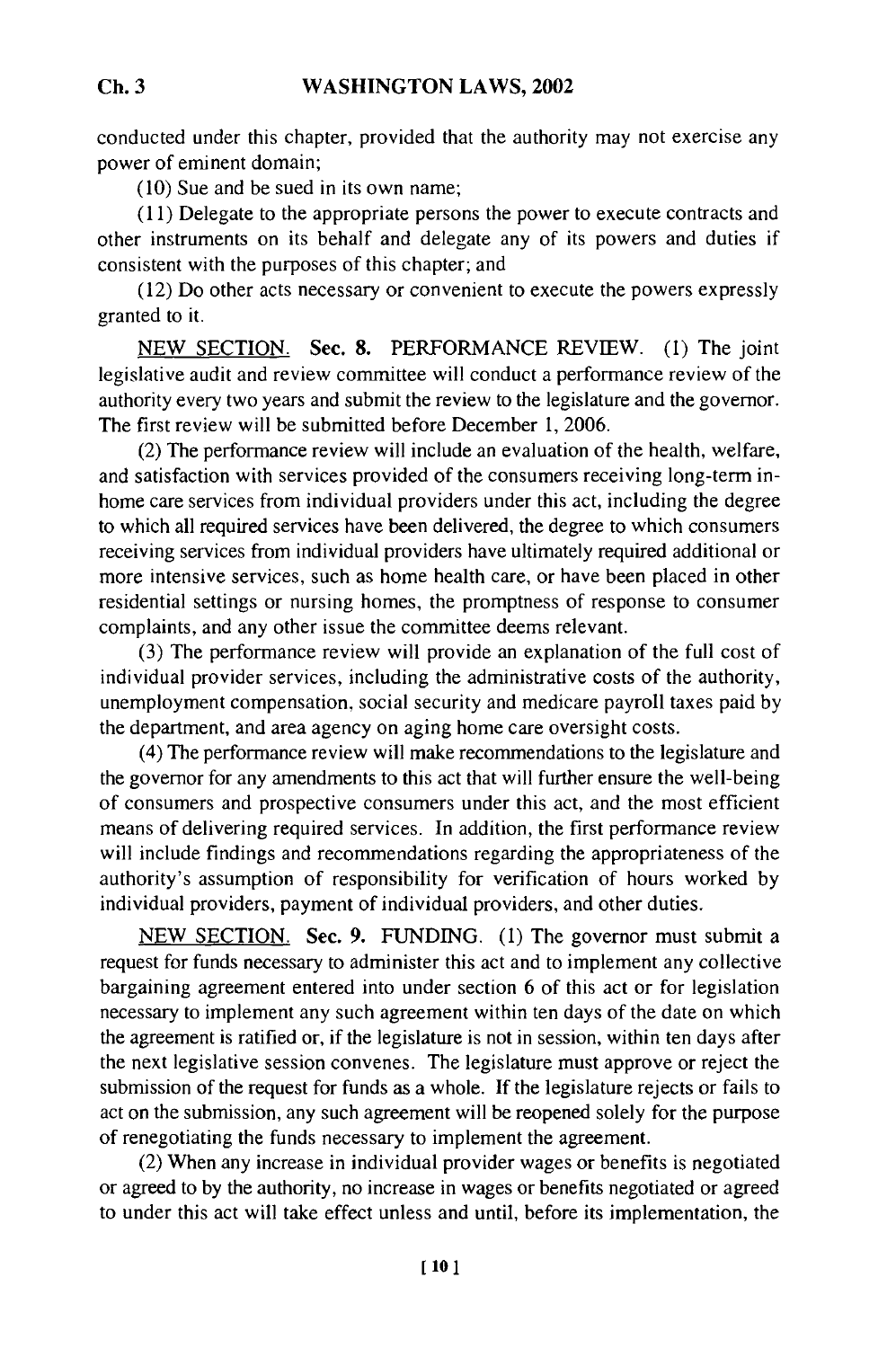department has determined that the increase is consistent with federal law and federal financial participation in the provision of services under Title XIX of the federal social security act.

(3) After the expiration date of any collective bargaining agreement entered into under section 6 of this act, all of the terms and conditions specified in any such agreement remain in effect until the effective date of a subsequent agreement, not to exceed one year from the expiration date stated in the agreement.

Sec. 10. RCW 74.39A.030 and 1995 1st sp.s. c 18 s 2 are each amended to read as follows:

(1) To the extent of available funding, the department shall expand costeffective options for home and community services for consumers for whom the state participates in the cost of their care.

(2) In expanding home and community services, the department shall: (a) Take full advantage of federal funding available under Title XVIII and Title XIX of the federal social security act, including home health, adult day care, waiver options, and state plan services; and (b) be authorized to use funds available under its community options program entry system waiver granted under section 1915(c) of the federal social security act to expand the availability of in-home, adult residential care, adult family homes, enhanced adult residential care, and assisted living services. By June 30, 1997, the department shall undertake to reduce the nursing home medicaid census by at least one thousand six hundred by assisting individuals who would otherwise require nursing facility services to obtain services of their choice, including assisted living services, enhanced adult residential care, and other home and community services. If a resident, or his or her legal representative, objects to a discharge decision initiated by the department, the resident shall not be discharged if the resident has been assessed and determined to require nursing facility services. In contracting with nursing homes and boarding homes for enhanced adult residential care placements, the department shall not require, by contract or through other means, structural modifications to existing building construction.

(3)(a) The department shall by rule establish payment rates for home and community services that support the provision of cost-effective care. In the event of any conflict between any such rule and a collective bargaining agreement entered into under sections 6 and 9 of this act, the collective bargaining agreement prevails.

(b) The department may authorize an enhanced adult residential care rate for nursing homes that temporarily or permanently convert their bed use for the purpose of providing enhanced adult residential care under chapter 70.38 RCW, when the department determines that payment of an enhanced rate is cost-effective and necessary to foster expansion of contracted enhanced adult residential care services. As an incentive for nursing homes to permanently convert a portion of its nursing home bed capacity for the purpose of providing enhanced adult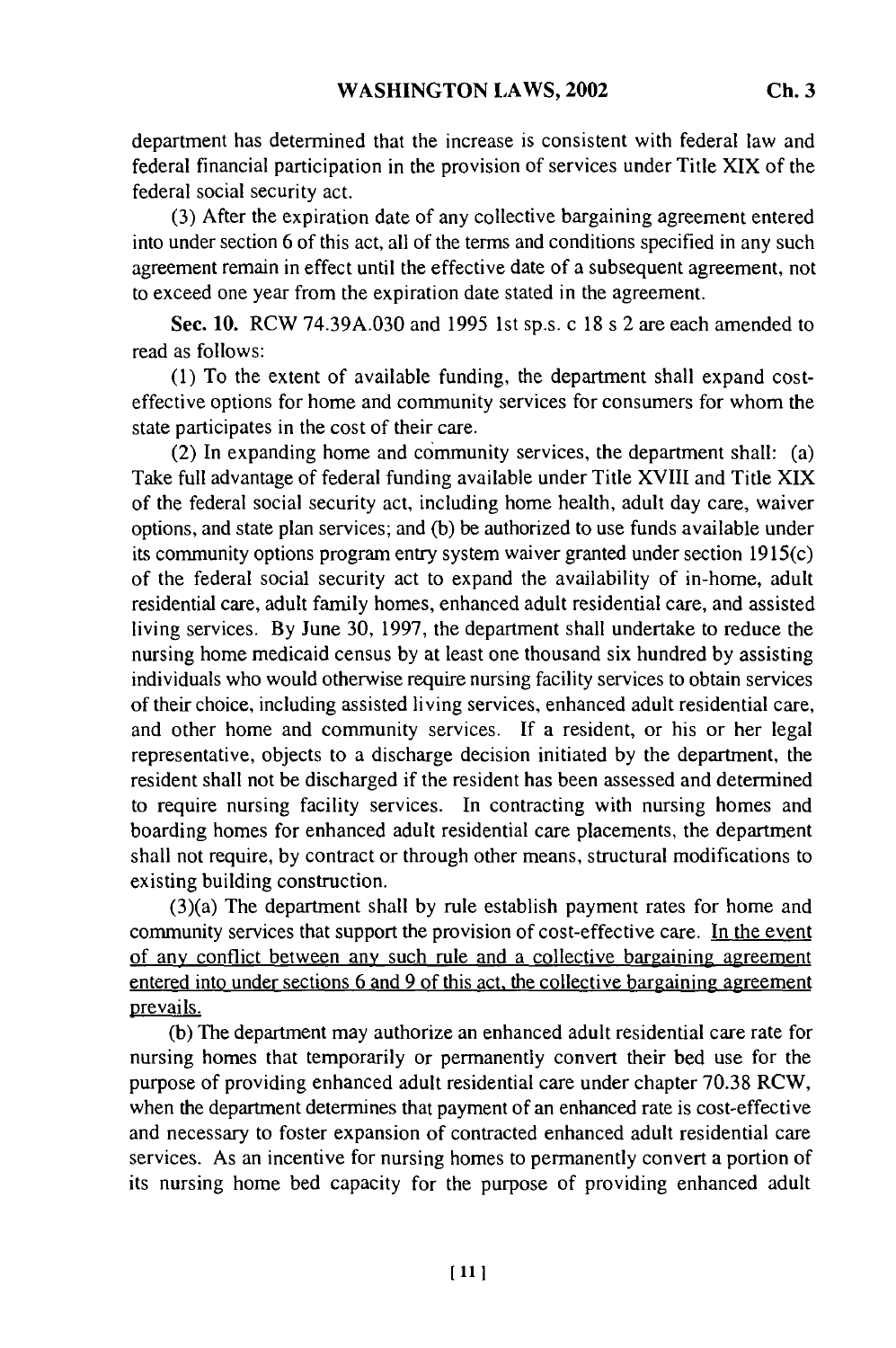residential care, the department may authorize a supplemental add-on to the enhanced adult residential care rate.

(c) The department may authorize a supplemental assisted living services rate for up to four years for facilities that convert from nursing home use and do not retain rights to the converted nursing home beds under chapter 70.38 RCW, if the department determines that payment of a supplemental rate is cost-effective and necessary to foster expansion of contracted assisted living services.

Sec. 11. RCW 74.39A.095 and 2000 c 87 s 5 are each amended to read as follows:

**(1)** In carrying out case management responsibilities established under RCW 74.39A.090 for consumers who are receiving services under the medicaid personal care, community options programs entry system or chore services program through an individual provider, each area agency on aging shall provide  $((\text{adequate}))$ oversight of the care being provided to consumers receiving services under this section( $(-$ Such oversight shall)) to the extent of available funding. Case management responsibilities incorporate this oversight, and include, but  $((i\pi))$  are not limited to:

(a) Verification that  $((the))$  any individual provider who has not been referred to a consumer by the authority established under this act has met any training requirements established by the department;

(b) Verification of a sample of worker time sheets;

(c) ((Home visits or telephone contacts sufficient to ensure that the plan of ......... i appo.piiat..y iu... te i )) Monitoring the consumer's plan of care to ensure that it adequately meets the needs of the consumer, through activities such as home visits, telephone contacts, and responses to information received **by** the area agency on aging indicating that a consumer may be experiencing problems relating to his or her home care;

(d) Reassessment and reauthorization of services;

(e) Monitoring of individual provider performance. **If,** in the course of its case management activities, the area agency on aging identifies concerns regarding the care being provided by an individual provider who was referred by the authority, the area agency on aging must notify the authority regarding its concerns; and

(f) Conducting criminal background checks or verifying that criminal background checks have been conducted for any individual provider who has not been referred to a consumer **by** the authority.

(2) The area agency on aging case manager shall work with each consumer to develop a plan of care under this section that identifies and ensures coordination of health and long-term care services that meet the consumer's needs. In developing the plan, they shall utilize, and modify as needed, any comprehensive community service plan developed **by** the department as provided in RCW 74.39A.040. The plan of care shall include, at a minimum:

(a) The name and telephone number of the consumer's area agency on aging case manager, and a statement as to how the case manager can be contacted about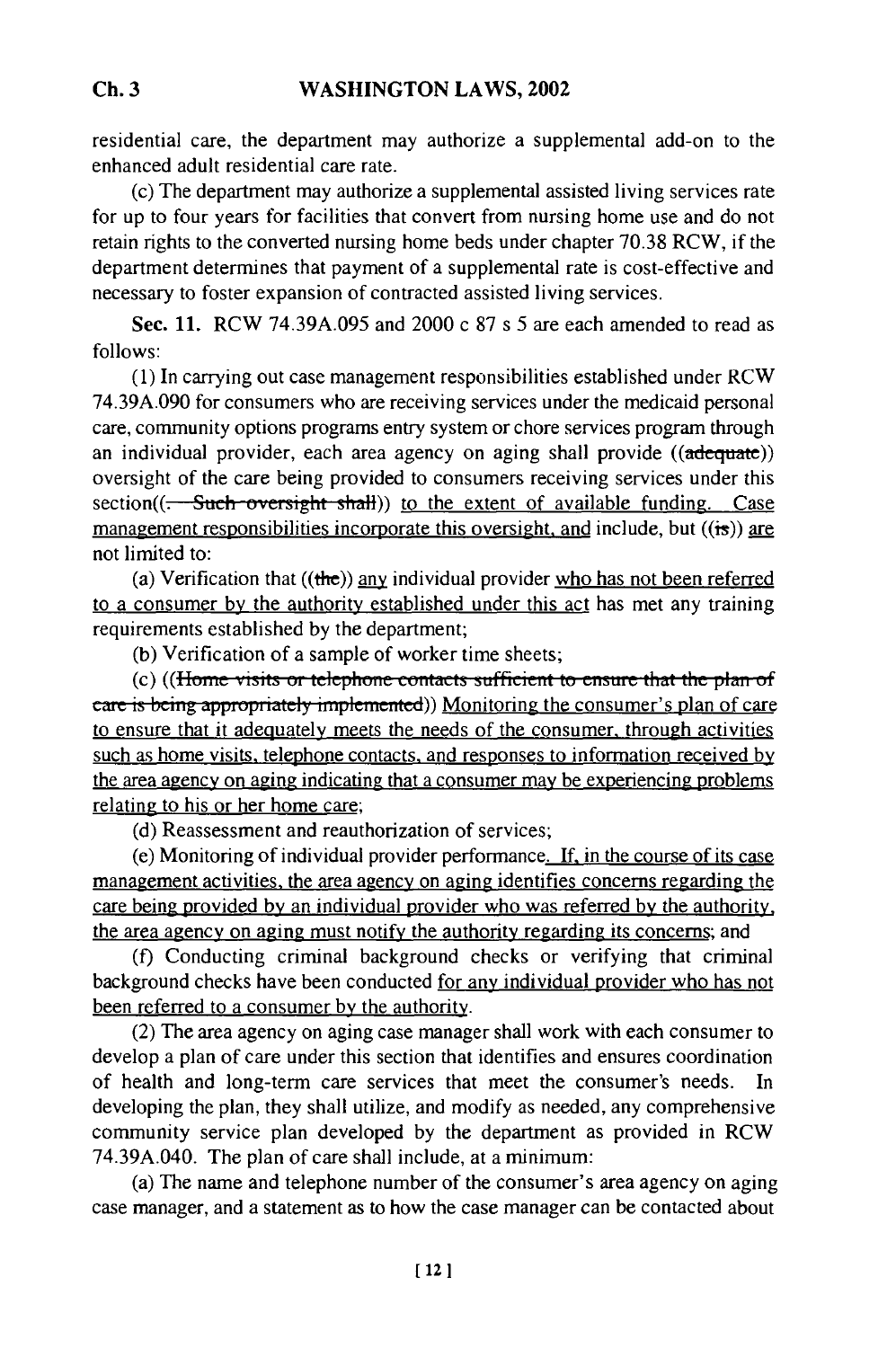any concerns related to the consumer's well-being or the adequacy of care provided;

(b) The name and telephone numbers of the consumer's primary health care provider, and other health or long-term care providers with whom the consumer has frequent contacts;

(c) A clear description of the roles and responsibilities of the area agency on aging case manager and the consumer receiving services under this section;

(d) The duties and tasks to be performed by the area agency on aging case manager and the consumer receiving services under this section;

(e) The type of in-home services authorized, and the number of hours of services to be provided;

(f) The terms of compensation of the individual provider;

(g) A statement that the individual provider has the ability and willingness to carry out his or her responsibilities relative to the plan of care; and

(h)(i) Except as provided in (h)(ii) of this subsection, a clear statement indicating that a consumer receiving services under this section has the right to waive any of the case management services offered by the area agency on aging under this section, and a clear indication of whether the consumer has, in fact, waived any of these services.

(ii) The consumer's right to waive case management services does not include the right to waive reassessment or reauthorization of services, or verification that services are being provided in accordance with the plan of care.

(3) Each area agency on aging shall retain a record of each waiver of services included in a plan of care under this section.

(4) Each consumer has the right to direct and participate in the development of their plan of care to the maximum practicable extent of their abilities and desires, and to be provided with the time and support necessary to facilitate that participation.

(5) A copy of the plan of care must be distributed to the consumer's primary care provider, individual provider, and other relevant providers with whom the consumer has frequent contact, as authorized by the consumer.

(6) The consumer's plan of care shall be an attachment to the contract between the department, or their designee, and the individual provider.

(7) If the department or area agency on aging case manager finds that an individual provider's inadequate performance or inability to deliver quality care is jeopardizing the health, safety, or well-being of a consumer receiving service under this section, the department or the area agency on aging may take action to terminate the contract between the department and the individual provider. If the department or the area agency on aging has a reasonable, good faith belief that the health, safety, or well-being of a consumer is in imminent jeopardy, the department or area agency on aging may summarily suspend the contract pending a fair hearing. The consumer may request a fair hearing to contest the planned action of the case manager, as provided in chapter 34.05 RCW. When the department or